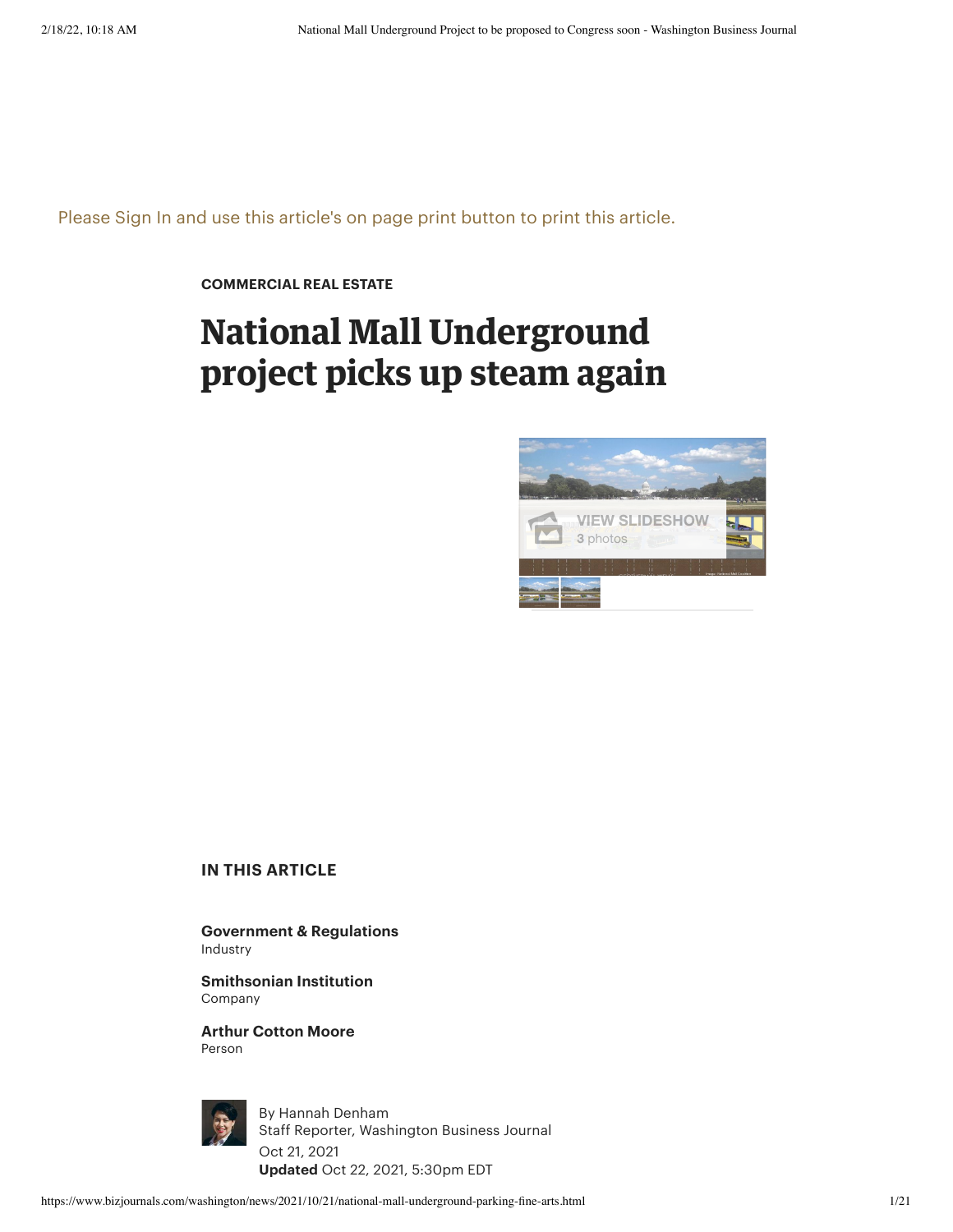Get ready – the question of underground parking and floodwater prevention at the National Mall has returned to the fore.

Eight years after the National Mall Coalition, a volunteer nonprofit, first designed a project to handle flooding on one of D.C.'s most recognizable sites, the organization made yet another public bid Thursday for its National Mall Underground project, this time to the U.S. Commission of Fine Arts — the latest in a long line of 200-plus meetings with [stakeholders](https://www.bizjournals.com/washington/news/2017/03/27/in-the-future-heres-where-you-might-park-on-the.html) and officials that's been years in the [making.](https://www.bizjournals.com/washington/morning_call/2014/07/parking-lot-proposed-under-the-national-mall.html)

The commission is one of several groups that U.S. Del. Eleanor Holmes Norton, D-D.C., and Rep. Jamie Raskin, D-Md., requested to assess and comment on the coalition's proposal. But the presentation was just designed to be informative; the commission didn't issue an endorsement, but rather listened to pass on its review to Norton and Raskin.

[In a virtual presentation,](https://www.bizjournals.com/washington/search/results?q=Arthur%20Cotton%20Moore) famed architect Arthur Cotton Moore, who's vice chair of the National Mall Coalition, and Judy Scott Feldman, its chair, discussed the current design and public hang-ups — of the project, expected to cost between \$260 million and \$320 million and to be financed through parking fees and stormwater and clean energy tax credits. The fine arts commission will send a letter at the end of next week to Norton and Raskin, who must review the project, Luebke said.

The last time that happened, it didn't make it past Norton's desk. But if she and Raskin OK it this time, they'll pass it along for congressional approval. After that, the proposal would ultimately fall on the desk of President Joe Biden.

## **Going behind (or underneath) the design**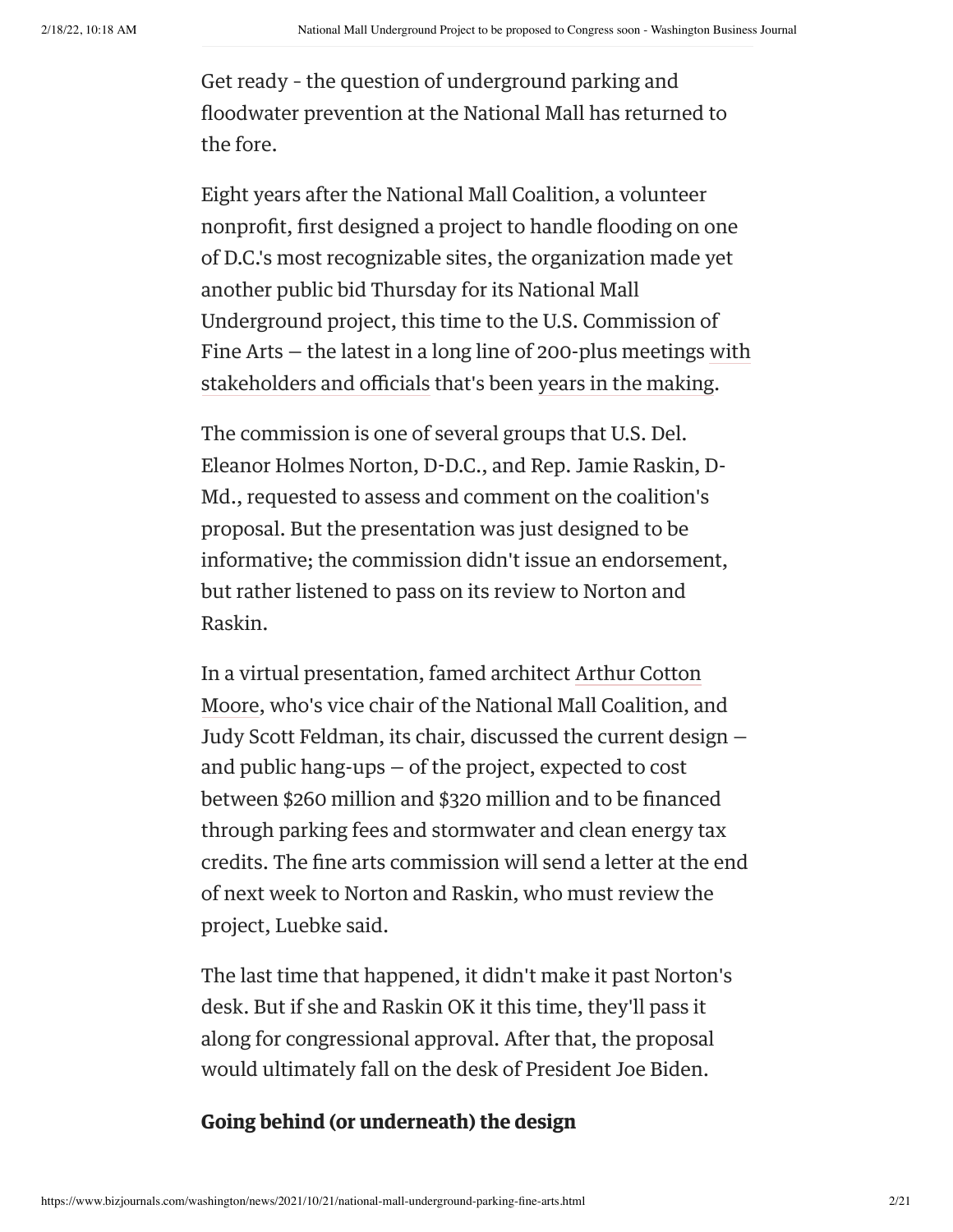At the core of the group's proposal is a multipurpose underground facility below the Mall to help mitigate what climate scientists anticipate will be a surge in flooding from the Potomac River and Tiber Creek, as well as traffic congestion and pollution from stationary tour buses.

"Now nature is roaring back," Feldman said. "The urgency to act is real."

It would lie underneath the grass panels, in between the Smithsonian National Museum of Natural History and the Smithsonian Castle. Tour buses and cars would enter through the ramps from Independence Avenue leading into 12th Street and from the Ninth Street tunnel. The current design proposes adding parking for both cars and tour buses to help finance the construction — much of it comes from parking fees — and providing renewable energy to the buildings around the National Mall. The facility would also include a visitors welcome center with restrooms and food options.

It would also entail a stormwater reservoir that could hold 30 million gallons of floodwater. A field of geothermal wells, which extract thermal energy from the Earth's crust, would provide 3,000 tons per hour of renewable energy, including heating and cooling, to museums and government buildings along the Mall. In addition to the cooling function, irrigation cisterns would reduce the area's energy footprint, while watering the nearby grass and gardens.

According to the [proposal](https://www.nationalmallcoalition.org/innovation/resilience-to-ensure-the-future/), the lower story of the facility would be vacated during heavy storms to collect flood waters and pump them later into the sewer system.

Construction for the project, to be developed by Albert Small, would close off three blocks between Ninth and 12th streets NW for two years, Feldman said.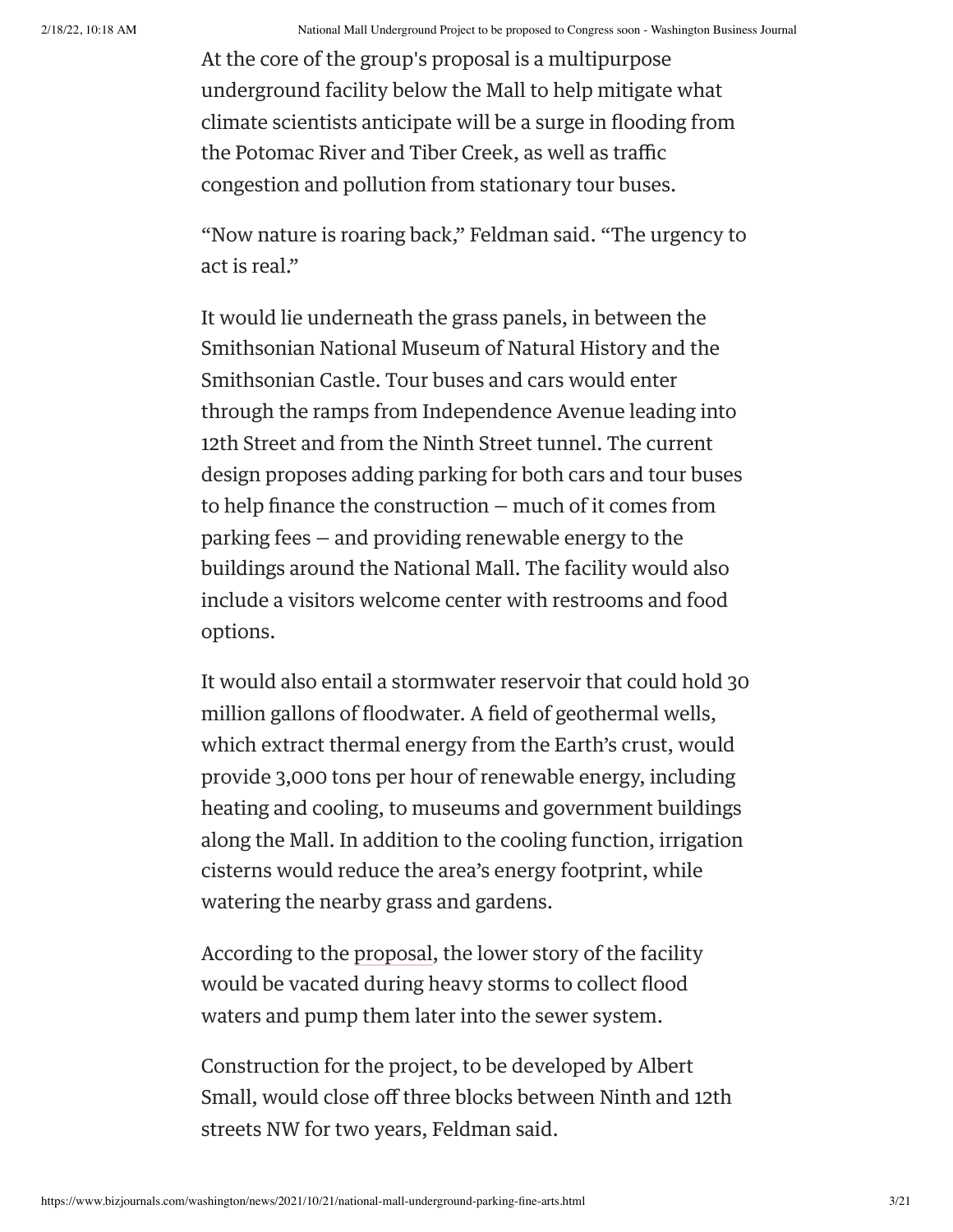## **Mixed reactions to the proposal**

During the meeting, Thomas Luebke, secretary for the commission, read excerpts of letters from the National Park Service and the Smithsonian Institution, whose leaders expressed opposition to the plan's parking component.

The latter two groups had voiced concerns in those letters that the new parking will spike traffic to downtown D.C. without providing enough spots, leading to traffic congestion and frustrated visitors, that it didn't seem feasible to evacuate buses from underground during a storm and that this would raise security issues. Other public stakeholders have aired similar worries in the last several years, including a potential negative effect on Metro ridership.

Members of the commission also recommended that the coalition remove the parking component from the proposal, too, as well as expressed concerns over the project's impact on the National Mall landscape, but said the flood mitigation system should be studied further, according to Luebke.

The coalition has also proposed an alternative design that only allows for buses to park in the facility, though it's unclear how that would impact financing given the lower parking fee revenue. Feldman said during the meeting that it wouldn't make sense to totally eliminate parking from the proposed design because then the coalition would be back at square one for figuring out how to fund the facility.

"We're totally willing to look at alternatives," she said. "I will say, though, that the car and the bus parking help pay for the facility, and if Congress were to throw out millions of dollars in infrastructure and we didn't need to fund it that way, then we could compromise.

"Ultimately, it's Congress that can say this is a project that benefits everybody," Feldman added. "And, yes, it's going to